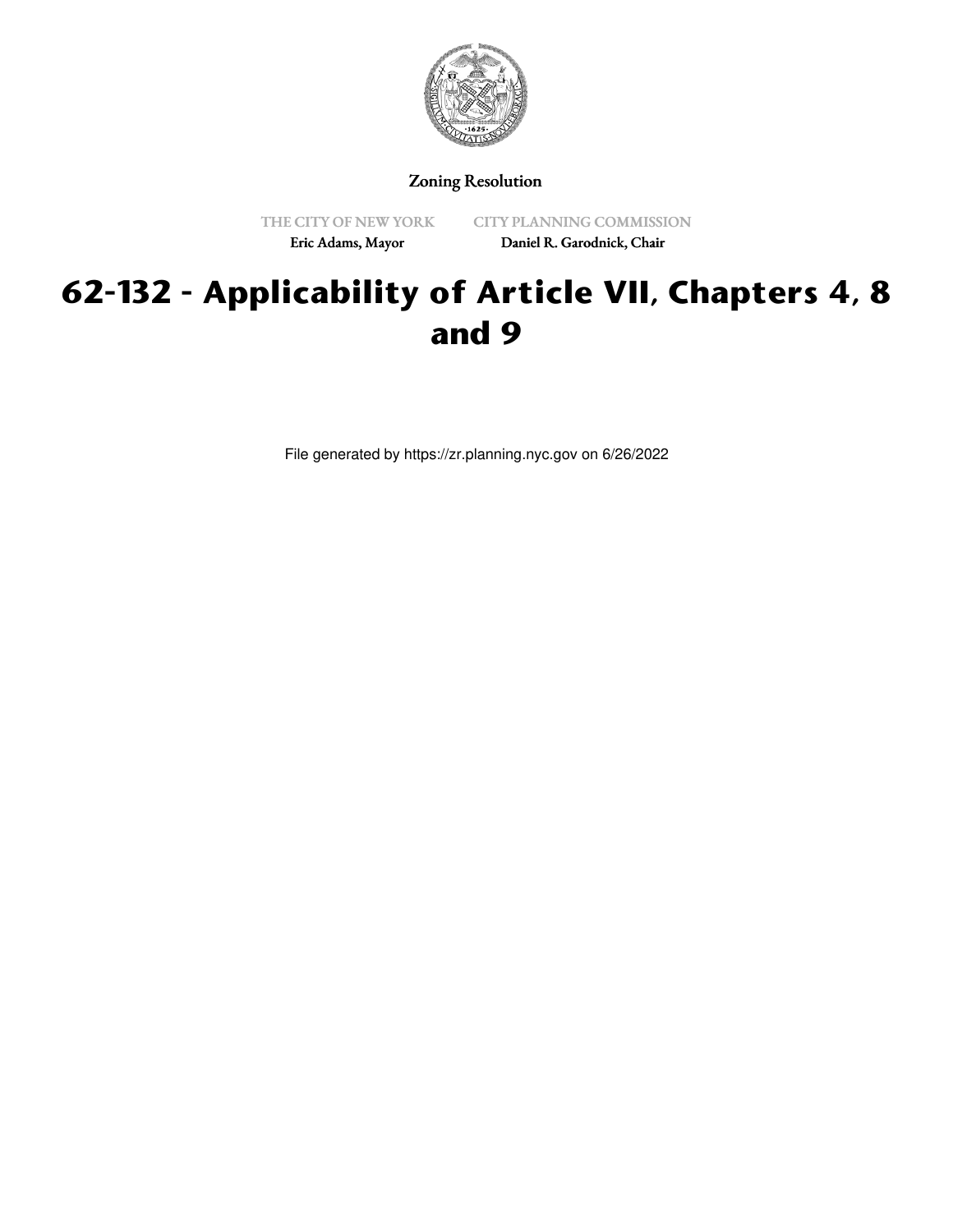## **62-132 - Applicability of Article VII, Chapters 4, 8 and 9**

## LAST AMENDED 10/9/2013

The following special permits by the City Planning Commission shall not be applicable on #waterfront blocks#:

Section 74-72 (Bulk Modification)

Section 74-75 (Educational Construction Fund Projects)

Section 74-82 (Through Block Arcades)

Section 74-84 (Developments with Existing Buildings)

Section 74-85 (Special Height and Setback Regulations)

Section 74-87 (Covered Pedestrian Space).

The following special permits by the City Planning Commission shall be applicable on #waterfront blocks# only as modified in the following Sections:

Section 74-51 (Public Parking Garages or Public Parking Lots Outside High Density Central Areas); and

Section 74-52 (Parking Garages or Public Parking Lots in High Density Central Areas) shall be applicable, subject to the provisions of Section 62-26 (Special Use Regulations for Public Parking Facilities) and the special permit provisions of Section 62-836 (Public parking facilities on waterfront blocks);

Section 74-531 (Additional parking spaces or roof parking for accessory group parking facilities) shall be applicable, except that finding (d), relating to roof parking, shall not apply. In lieu thereof, the provisions of Sections 62-411 (Accessory residential roof parking) and 62-421 (Accessory non-residential roof parking) shall apply;

Section 74-711 (Landmark preservation in all districts) shall be applicable, except that #bulk# modification shall also include modification of public access or #visual corridor# requirements. However, in no event shall modification of paragraph (a) of Section 62-31 (Bulk Computations on Waterfront Zoning Lots) be permitted;

Section 74-74 (Large-scale General Development);

Section 74-79 (Transfer of Development Rights From Landmark Sites) shall be applicable, except that permissible modifications shall also include all #bulk# regulations set forth in Section 62-30 (SPECIAL BULK REGULATIONS), except for paragraph (a) of Section 62-31 and maximum #floor area ratio# for the applicable district set forth in Section 62-32. Modifications may also include public access and #visual corridor# requirements set forth in Sections 62-50 and 62-60;

Section 74-922 (Certain large retail establishments) shall be applicable except that, on #existing piers#, the provisions of Section 62-241 (Uses on existing piers and platforms) shall also be applicable;

Section 78-00 (SPECIAL REGULATIONS APPLYING TO LARGE-SCALE RESIDENTIAL DEVELOPMENTS); and

Section 79-00 (SPECIAL REGULATIONS APPLYING TO LARGE-SCALE COMMUNITY FACILITY DEVELOPMENTS).

The #large-scale development# provisions of Section 74-74 and Article VII, Chapters 8 and 9, shall be applicable, except that:

(a) In the event a #large-scale development# consists of a portion within a #waterfront block# and a portion within a non-